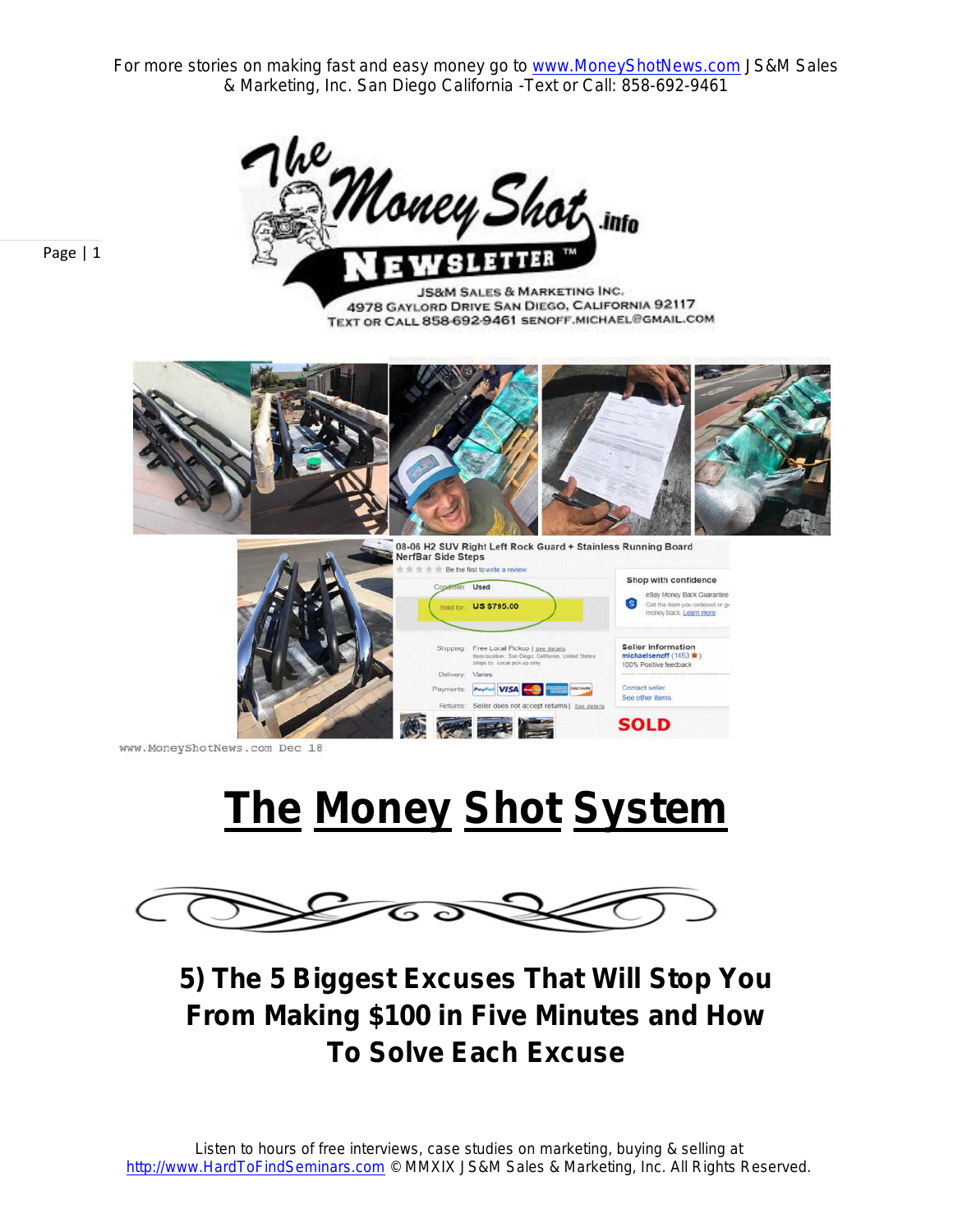## **1. I Don't Have a Truck**

Page | 2 First off, there are many items you can get for free that are NOT so large that you need a truck to pick up. If you have a car, you can get a lot of stuff into the back seats, the trunk, and even on the front passenger seat. Many of the seats fold down and can allow for longer items. Plus, if you get a roof rack, you can even transport on the top of your vehicle too. You can get more stuff than you can imagine in your car.

If you don't have a car, you can borrow one from a family member or a friend. You can offer to pay them a % of the sale if they let you use their car.

If you don't have a car, you can ask the seller if he is going to be in your area and to bring the item to you or somewhere close to you? He may want the thing out of his space and be willing to drop it off at your location. Or he can deliver to your work, a local park or anywhere close to you so you can pick it up. You won't get it if you don't ask.

If the item is large and you need a truck, the best deal in town for renting a truck is Home Depot. You can rent a truck for 70 minutes for \$19.00. Here is the [link.](https://www.homedepot.com/c/Truck_Rental?cm_mmc=G_B_THDR_TTV_PACIFIC_SOUTH_E%20&BZID=18483118&cm_mmc=%7c%7c%7c&gclid=CjwKCAjwlujnBRBlEiwAuWx4LcHUpN52xPQs6fZacEFlGIn_1Z_gZfdYQUxp0XuDCC8CqO-IeuMUmRoCLfYQAvD_BwE&gclsrc=aw.ds)

Google truck rentals online for your area, and you'll find low-cost solutions. You can plan multiple pickups for that one morning if you plan out your week. This will help you get numerous free items back to your location, and you only rent the truck once. The profit you'll make on your sales will pay for your truck quickly.

The next best thing is to have others do the pickups for you. Here's a step by step plan to gather an army of drivers to do your pickup and deliveries for you. You'll have a list of drivers on hand in the right part of town, all ready to work on your behalf. And, you won't have to lift a finger. This is a great way to proceed; here's why. You are going to make your money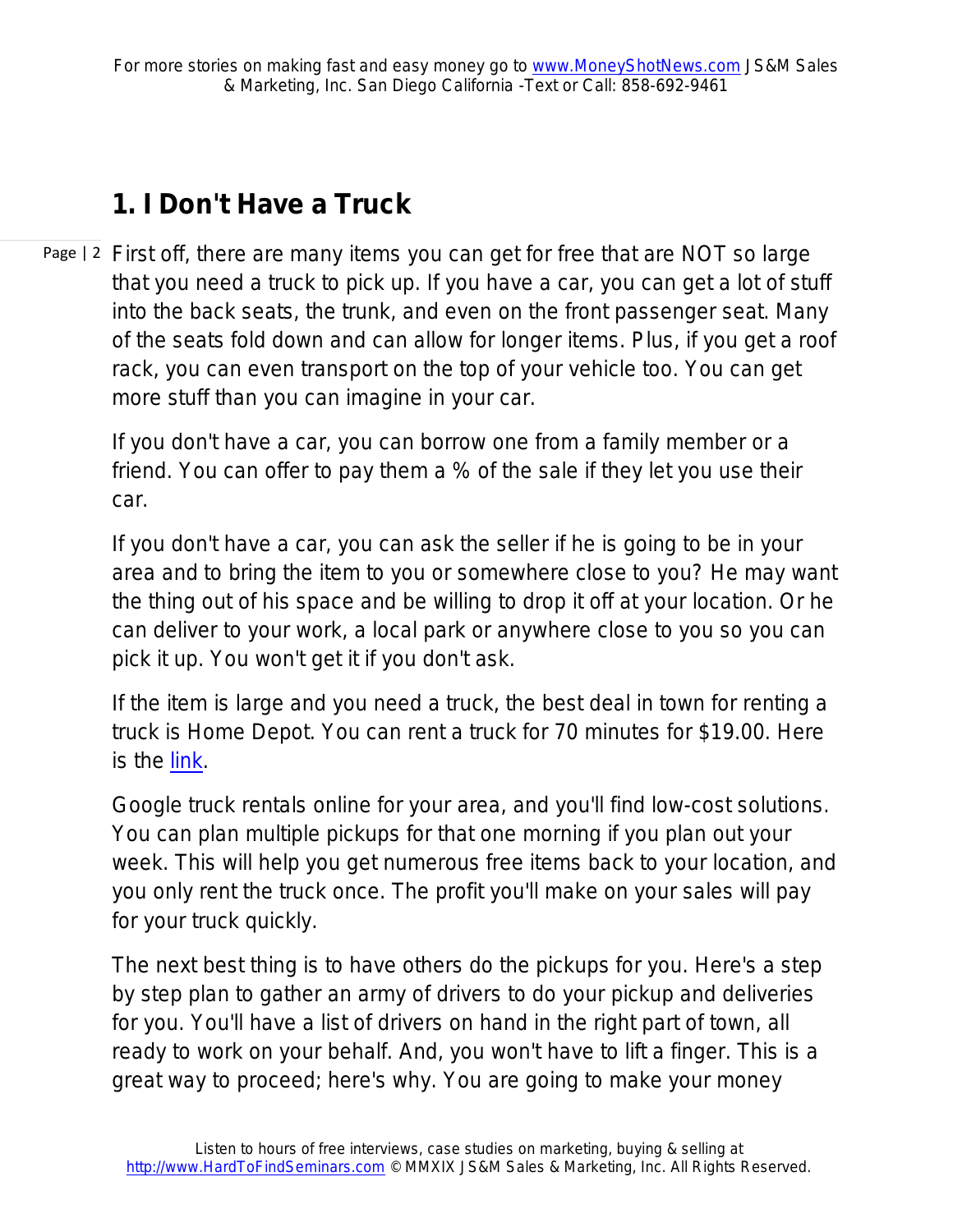when you find or buy. If you are out all day picking up stuff, that's precious time you could rather use to watch TV while lying on you back looking for deals. And, once you find a deal, you text your driver and ask him to go and pick up the item for you. You won't be paying much and you will know the value of the item before it's picked up; so, there will be plenty of profit left for you after you pay your driver. I was paying Keith, one of my drivers to pick up and bring back six doors at a time to my place. He earned \$30 per trip. I was selling each door for \$100s of dollars, so it was a no brainer deal for me. I would have spent \$10 on gas if I were to do it myself. This guy NEVER failed me. Once you find a pickup driver you like, and he is grateful for the money you pay him, you will use him over and over and over again. He will make you a lot of money while he's doing the heavy lifting, and you are pulling all the strings. PRP TIP. You want to make sure your driver has a furniture dolly and the ability to tie the items down in his truck.



## **How to own a team of pickup and delivery men to do the heavy lifting for you**

#### Page | 3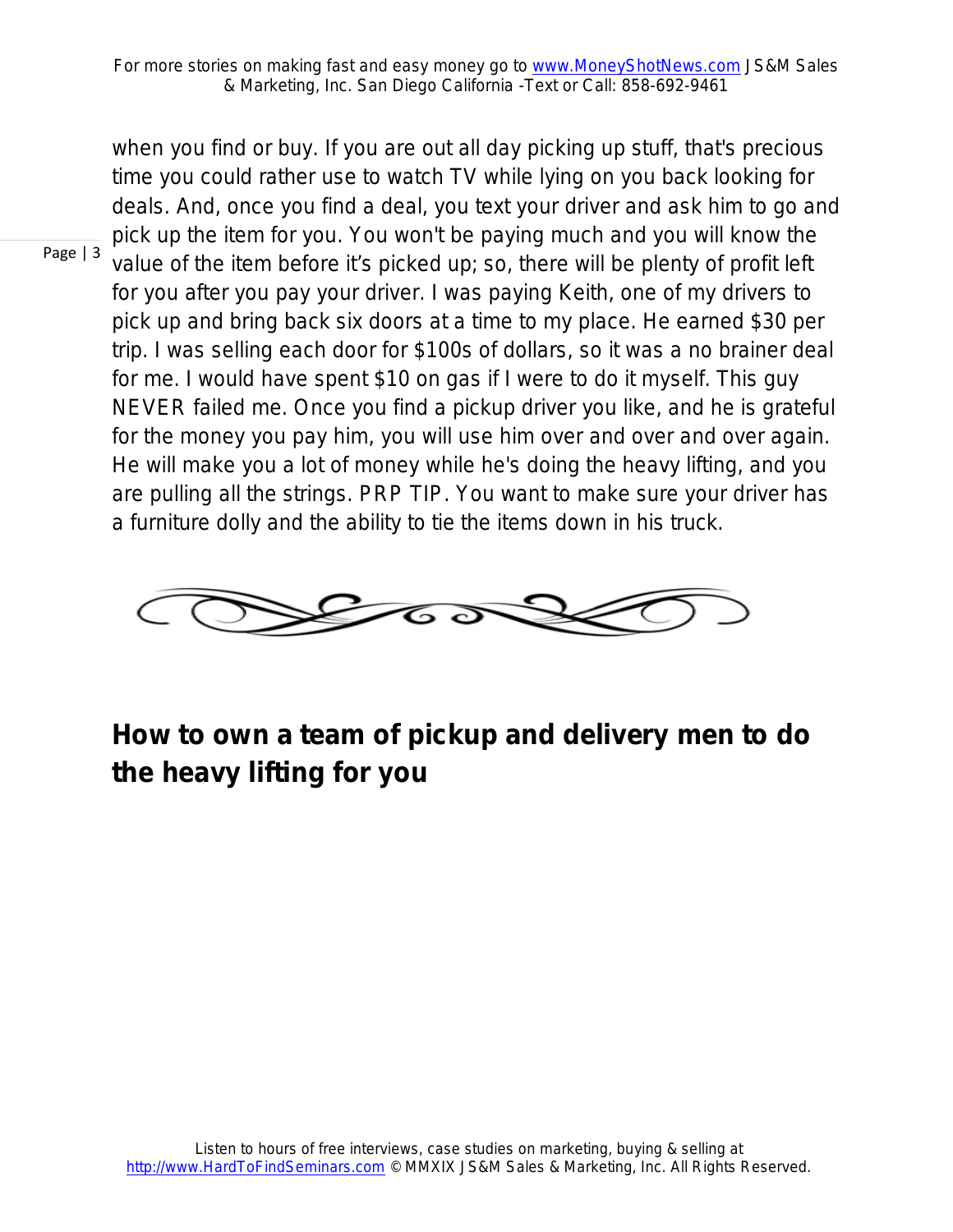|           | https://sandiego.craigslist.org                          |                                            |                   |                  |                                                      |                            |                                                                                                                     |  |  |
|-----------|----------------------------------------------------------|--------------------------------------------|-------------------|------------------|------------------------------------------------------|----------------------------|---------------------------------------------------------------------------------------------------------------------|--|--|
|           | <b>Administration Login</b><br>eBay<br><b>TELEVISION</b> | My eBay All Selling<br><b>A</b> craigslist |                   |                  |                                                      |                            | Log In - Upwork<br>YouTube<br>M Inbc                                                                                |  |  |
|           | personial salety tips                                    | computer                                   | marine            |                  | arts+crafts<br>atv/utv/sno<br>auto parts<br>aviation | furniture                  | manuracturing                                                                                                       |  |  |
|           | terms of use new                                         | creative                                   | pet               |                  |                                                      | garage sale                | marketing / pr / ad<br>medical / health<br>nonprofit sector<br>real estate<br>retail / wholesale<br>sales / biz dev |  |  |
|           |                                                          | cycle                                      |                   | real estate      |                                                      | general                    |                                                                                                                     |  |  |
|           | privacy policy                                           | event                                      |                   | skilled trade    |                                                      |                            |                                                                                                                     |  |  |
| Page $ 4$ | system status                                            | farm+garden                                |                   | sm biz ads       |                                                      | heavy equip                |                                                                                                                     |  |  |
|           |                                                          | financial                                  | travel/vac        |                  | baby+kid                                             | household                  |                                                                                                                     |  |  |
|           |                                                          |                                            |                   |                  | barter                                               | jewelry                    |                                                                                                                     |  |  |
|           | about craigslist                                         | household                                  |                   | write/ed/tran    | beauty+hlth                                          | materials                  |                                                                                                                     |  |  |
|           | craigslist is hiring in sf                               | discussion forums                          |                   |                  | bike parts<br>bikes                                  | motorcycle parts           | salon / spa / fitness                                                                                               |  |  |
|           |                                                          |                                            |                   |                  |                                                      | motorcycles                | security                                                                                                            |  |  |
|           | craigslist open source                                   | android                                    | frugal            | pets             | boat parts                                           | music instr<br>photo+video | skilled trade / craft<br>software / qa / dba<br>systems / network                                                   |  |  |
|           | craigslist blog                                          | apple                                      | gaming            | philos           | boats                                                |                            |                                                                                                                     |  |  |
|           | best-of-craigslist                                       | arts                                       | garden            | photo            | books                                                | rvs+camp                   |                                                                                                                     |  |  |
|           |                                                          | atheist                                    | haiku             | politics         | business                                             | sporting                   | technical support                                                                                                   |  |  |
|           | craigslist TV                                            | autos                                      | help              | psych            | cars+trucks                                          |                            | transport                                                                                                           |  |  |
|           | "craigslist joe"                                         | beauty                                     | history           | recover          |                                                      | tickets                    | ty / film / video                                                                                                   |  |  |
|           |                                                          | bikes<br>celebs                            | housing<br>jobs   | religion<br>rofo | cds/dvd/vhs                                          | tools                      | web / info design                                                                                                   |  |  |
|           | craig connects                                           | comp                                       | jokes             | science          | cell phones                                          | toys+games                 |                                                                                                                     |  |  |
|           |                                                          | cosmos                                     | legal             | spirit           | clothes+acc                                          | trailers                   | writing / editing                                                                                                   |  |  |
|           |                                                          | diet                                       | linux             | sports           | collectibles                                         | video gaming               |                                                                                                                     |  |  |
|           |                                                          | divorce                                    | manners           | super            | computer parts                                       | wanted                     | gigs                                                                                                                |  |  |
|           |                                                          | dying                                      | marriage          | tax              | computers                                            | wheels+tires               | computer<br>event                                                                                                   |  |  |
|           |                                                          | $_{\rm eco}$                               | money             | travel           | electronics                                          |                            | labor<br>creative                                                                                                   |  |  |
|           |                                                          | feedbk                                     | music             | tv.              |                                                      |                            | talent<br>crew                                                                                                      |  |  |
|           |                                                          | film                                       | open              | vegan            |                                                      |                            | domestic<br>writing                                                                                                 |  |  |
|           |                                                          | fixit<br>food                              | outdoor<br>parent | words<br>writing |                                                      |                            |                                                                                                                     |  |  |

You are going to place an ad on Craigslist.com. Go to Craigslist.com. Make sure you are signed into your local area and not posting your ad in another city or state. Look for the gigs section (see red arrow) and click on labor. This is where you post your add. This add will cost you \$7. Don't worry. It will be the best \$7 you've ever spent. See the sample add below.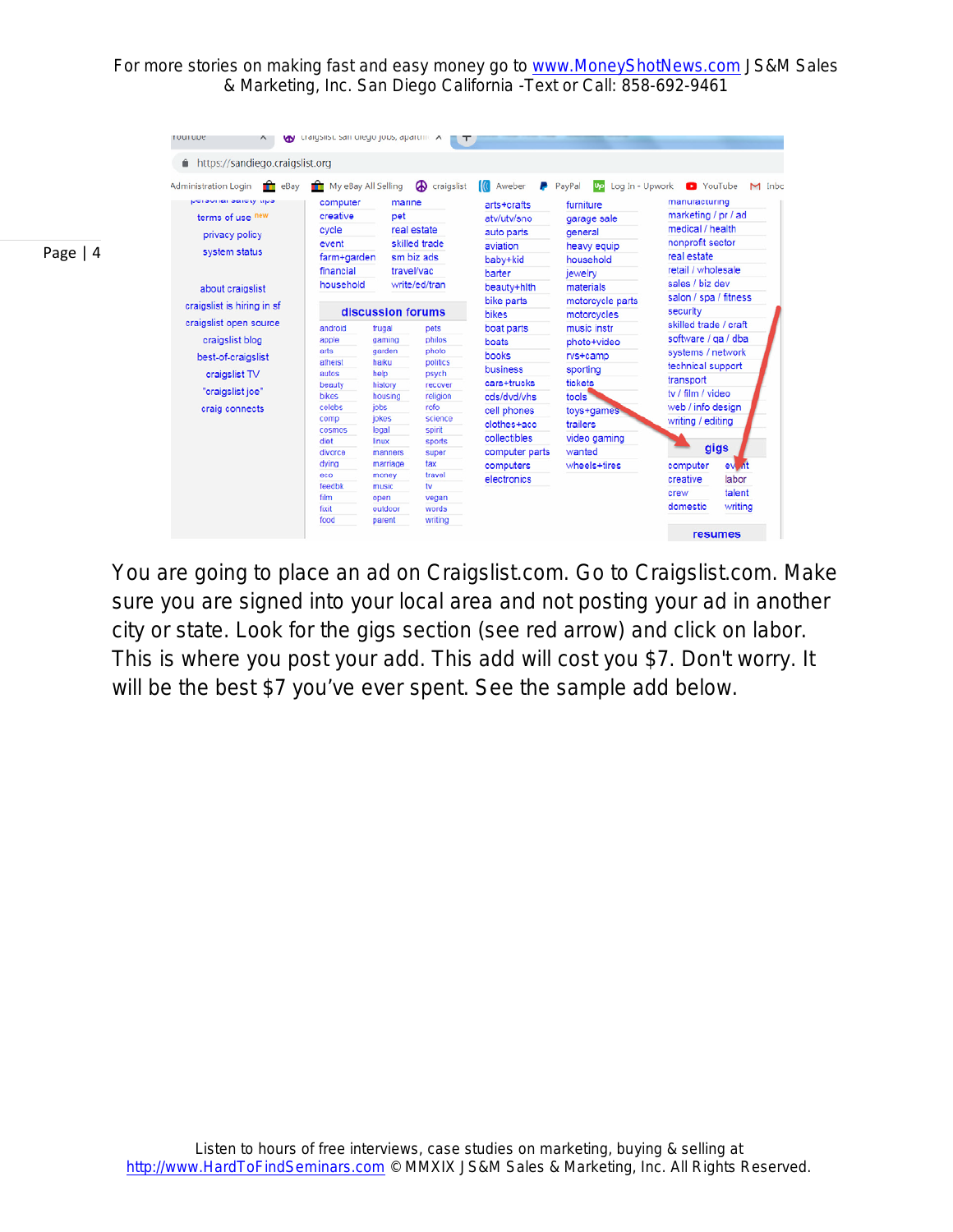> EG. ٠

> > aigslist - Map data

compensation: Up To \$25 Per Trip

(google map)

bra.t.ish.he.wae.kat.eri.r Comment From Davidgar

Comment From Davidgar<br>Comment: Eçáàâêò îò ãõèá



prohibited<sup>[2]</sup> Posted 2 minutes ago

**★ Wanted A Man With a Truck (Clairmont Mesa)** 3

Page | 5



**WANTED Man With A Truck To Pick Up And Deliver To Claremont Mesa** 

Wanted A Man With a Truck Delivery To Clairemont.

Text for My Add. Edit Text to Fit Your Location.

WANTED A Man With a Truck for Delivery to Claremont.

Ongoing work picking up packages and boxes throughout the day. Looking for you if you have a truck and are available on and off throughout the day to do small pickups and deliveries to Claremont Mesa.

Paid per pick up, depending on the item. Please email back:

- 1) Name
- 2) Best contact number, preferably a number to test
- 2) Where you are located at, what part of town
- 3) Your availability
- 4) Make and model of your truck
- 5) Also, include any other info you would like to share.

Again, I am looking for an ongoing working relationship with you, merely driving and picking up items for my small business. You must have a driver's license, be able to lift at least 50 lbs. and have proof of insurance. You will be an independent contractor and am looking to start working at

print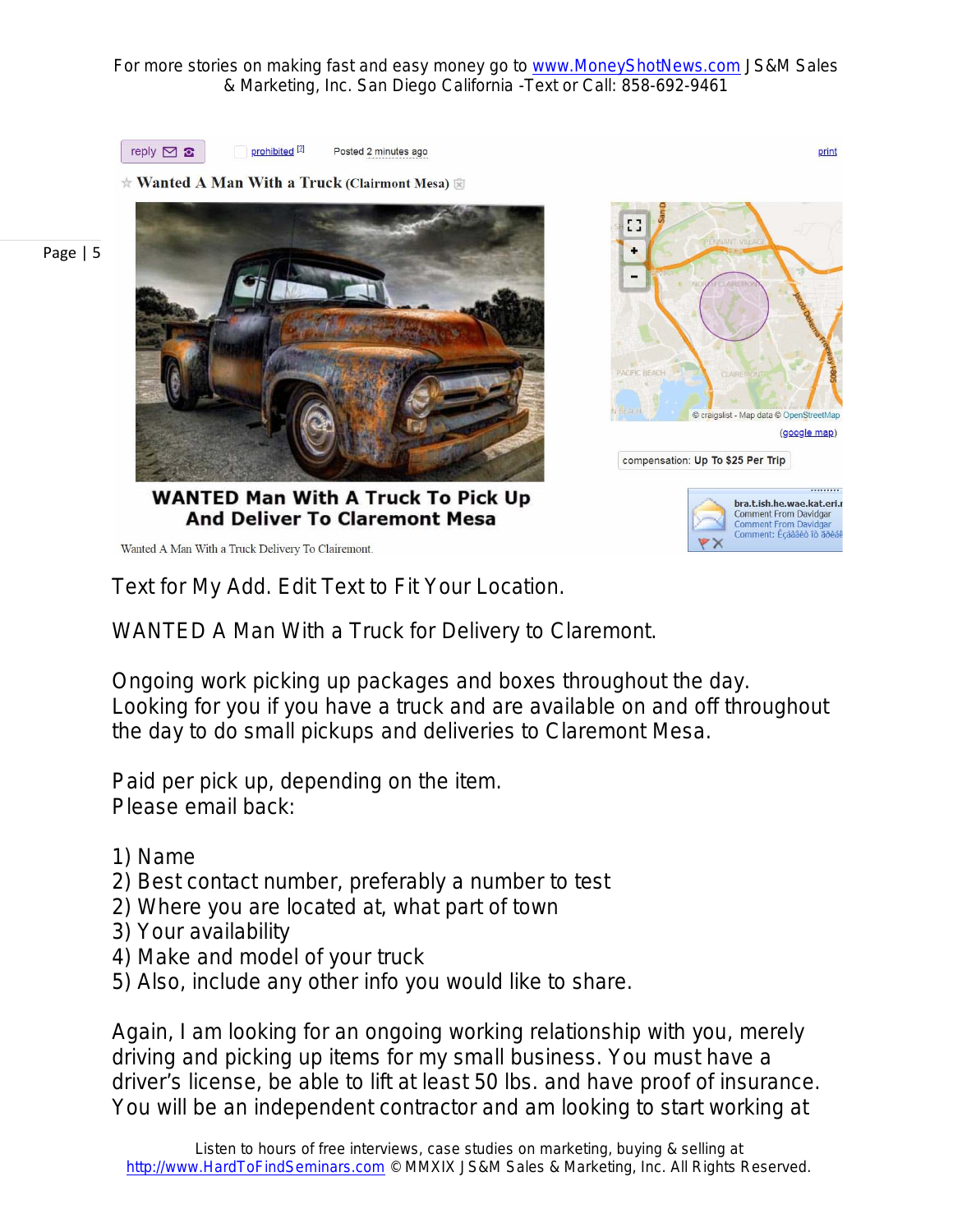once. Looking forward to hearing from you.

Again, please send by email your

### <sub>Page | 6</sub> 1) Name

- 2) Best contact number, preferably a number to test
- 2) Where you are located at, what part of town
- 3) Your availability
- 4) Make and model of your truck
- 5) Also, include any other info you would like to share.

-------------------------------

Below is a list of drivers that I've gathered from the add above. I want to show you how easy it is to find drivers to do your pickups for you.

*If you want to play, you'll have to pay*. Getting others to do your pickups for you will put you into the pro seller category and free up your time doing other stuff that is more critical.

This is a game about time and margins. And because you're getting all of this stuff for free, you can put a little money into a driver and delivery.

It took me only five minutes to find my first driver.

PRO TIP: You want to be able to pay your drivers digitally if possible. See if they have a PayPal account or if you can get them to open up a PayPal account or a [Venmo.com](https://venmo.com/) account. Many people now have a Zelle account too.

This is going to save both you and your driver a ton of money on gas and time.

PRO TIP: After you gather the names and contact information of your potential drivers, you want to get them on your cell phone and in an excel file/spreadsheet on your computer. You want to have this information available.

*------------------------------*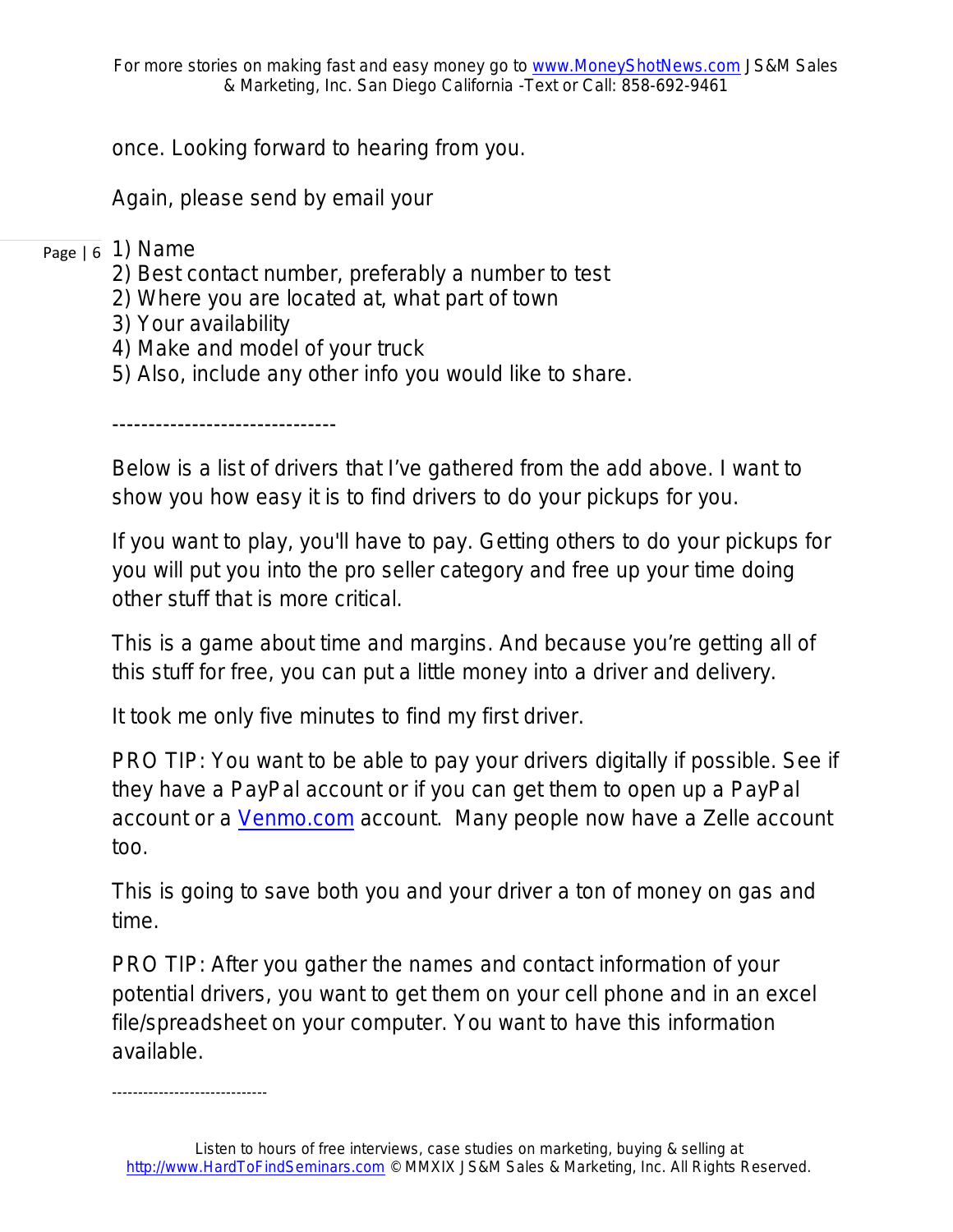*My name is Daniel I live in Clairemont I have a 2003 Ford F150 with a locking shell and rack. I have open availability, and my phone number is 619-359-7684 drichards83@yahoo.com*

*------------------------------*

Page | 7 *Keith Woerle, 2016 Ram 1500 short bed, yes, I have a license, Alpine, 619-530-2317 kcranch@cox.net*

*-------------------------------*

*Subject: Wanted A Man with a Truck My name is Hector Arellano. hectorcarellano@msn.com I have a 1998 Nissan Frontier, and I am available after-hours Monday to Friday and all day on Saturday. I am in El Cajon, CA. 562-313-8278 Hector. --------------------*

*Subject: Wanted A Man with a Truck*

*Good Evening,*

*I am interested in this gig and could be able to do this. I do have a full-time job with the United States Coast Guard, but I have done several side jobs like this in the past utilizing my truck and moving capabilities. Below is the information you had asked for. If you need anything else, please let me know. Thanks, and have a great weekend!*

*1) Name: Steve 2) sk42597@msn.com 3) Contact number: 781-710-3434 4) Availability: 3-330 pm on (Monday - Friday) and weekends are open (Saturday + Sunday) 5) Full size Ford F-150 super-cab (extended bed with bed cover and ratchet straps, etc.)*

*Beat Regards, Steve*

*Hi Mike, my name is Jim best email is jim\_war619@yahoo.comand I have a 2011 Ford Ranger. I can lift and drive. I'm available throughout the day. I also have a 2006 Prius for lighter duty hauling and longer* 

*trips. I have fit 600 lb. of bagged concrete in the Prius. Both vehicles are registered and insured, and I have a valid CA DL. I can be reached at 619-402-4726. I look forward to hearing from you, Jim.*

*---------------------------------------*

*---------------------------------------*

*Hi Mike,*

*Here's my information:*

*1. Ian Jang ianjang@anymail.com.com* 

*2. (408)702-5449*

- *3. I live in Kearny Mesa/Spectrum area.*
- *4. I'm available at all times besides Monday and Wednesday evenings from 5-10 PM.*

*5. Black Ford F-150*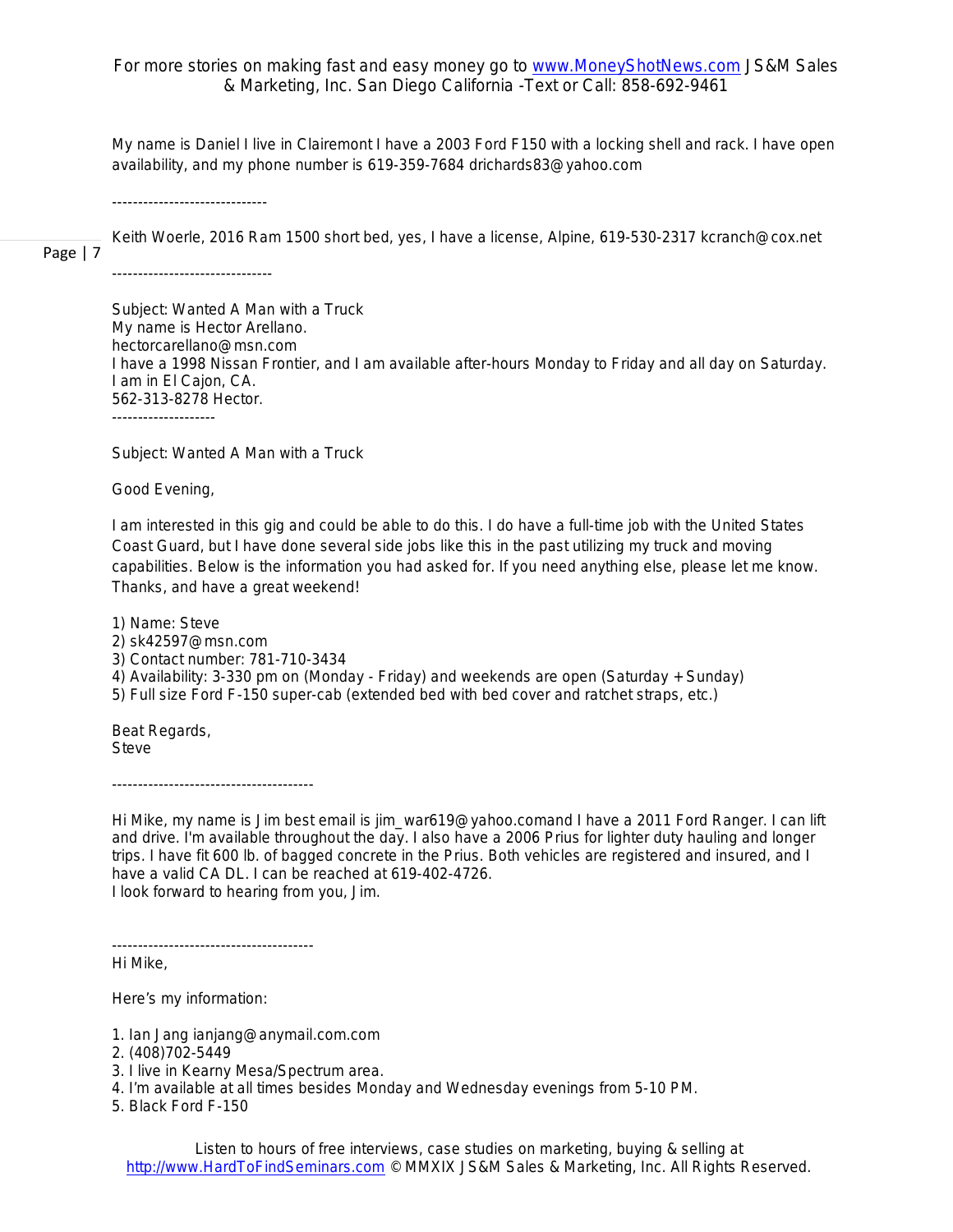*6. I've also attached my resume for your review. Thank you! Ian -------------------------------------*

*1. Joshua Moore sumojosh@anymail.com.com*

*2. 702-592-3269*

#### Page | 8 *2. La Jolla, UCSD area*

*3. Sunday-Friday mornings, but I'm out of town quite a bit*

*4. Ford F-150, 5 1/2' bed*

*5. I'm looking for some work to do in the off time while I'm in San Diego. I'd like to hear more about the position to see if this would be a good fit*

*-------------------------------------*

*Christopher McRae cardiffchris1@anymail.com.com 619 504 5518*

*I reside in Claremont*

*I have a 2003 F150 shorted with a tarp cover. Also, have hatchback 2014 Prius*

*I have been driving for work since 1996 Tow Trucks Dealership Auto Parts Hospital Medical Specimens Residential RX Air Cargo -------------------------------------*

*James Baum baum.jamesbaum@anymail.com.com Best contact number. 858-729-3650 Spring valley Your availability Monday/Tuesday most of the day Friday most of the day Make and model of your truck Nissan titan 2018 I'm reliable and a hard worker.*

*-------------------------------------*

*Boby Woodall 619-729-3855*

*bobywoodall@anymail.com.com Chevy, 1500, license, reg, and insurance. east county sd. Available every day after 2:30 but could make myself more available.* 

*--------------------------------------- My name is Miguel Trujillo contact info is 6195385464. I'm located in San Diego Chula Vista. I'm available all morning until 3:30 pm to 6:30 pm then after free for the rest of the day. Free the weekends, I have a 2018 Toyota Tacoma. Great driver miggsog93@anymail.com.com*

*-------------------------------------*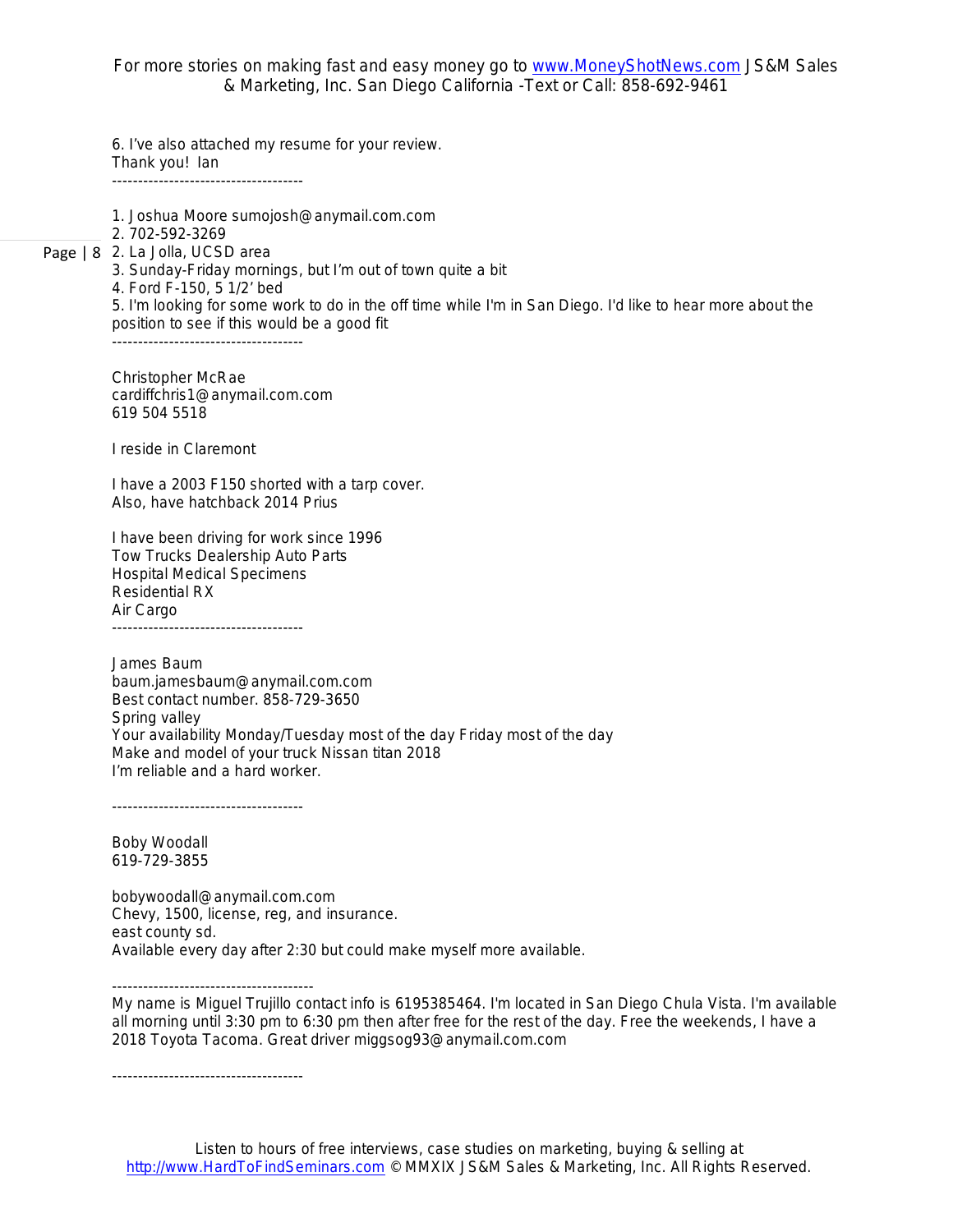Page | 9 *DURING MOST DAYS FOR ADDITIONAL JOBS INSURANCE, GOOD APPEARANCE, 1) MATT JONES 2) (760) 733-9960 3) I AM IN CARDIFF BY THE SEA BUT DRIVE ALL OVER THE COUNTY AND OC 3) Your availability MONDAY AFTER 12:00, TUESDAY-FRIDAY, PART TIME 4) 2006 TOYOTA TUNDRA WITH SHELL, GREAT SHAPE MECHANICALLY AND VISUALLY 5) I AM A 1099 SALES REP AND MANAGER, ALTHOUGH I WORK MONDAY-FRIDAY I HAVE TIME PROFESSIONAL, CLEAN DRIVING RECORD OR NO ARRESTS. MUST BE LEGAL WORK*

*------------------------------------------*

*Erik Lonning. sdlocal858@yahoo.com (760) 967-7311 Erik Lonning sdlocal858@yahoo.com 858-967-7311 Live in Clairemont I'm available most days after 12noon. I work a flexible schedule running my own business in the early morning. 2018 Toyota Tacoma*

*--------------------------------------------*

*Name: Miguel Lopez My email is: Mike\_lopez.83@yahoo.com Phone #:(760)321-8467 Location: Chula Vista Availability: open /anytime*

*------------------------------------------------ Scott fallow Toyota tundra With years of experience moving and able to load and unload. I also am a commercial driver by trade. 619-201-1904 Located off the 67 15 minutes from Claremont Mesa.*

*------------------------------------------*

*-------------------------------------------*

*Bryan Kominiak bkom.hector@anymail.com.com +1 (760) 279-1196 1990 K1500 flatbed with a 1-ton crane. I live in Bay Park, and I am consistently available.*

*Mike 716-330-9924 Oceanside I can be available when you need I have a Mazda pickup truck....like a little Ford ranger...I've been doing pickups and deliveries my whole life... I am 55 years old*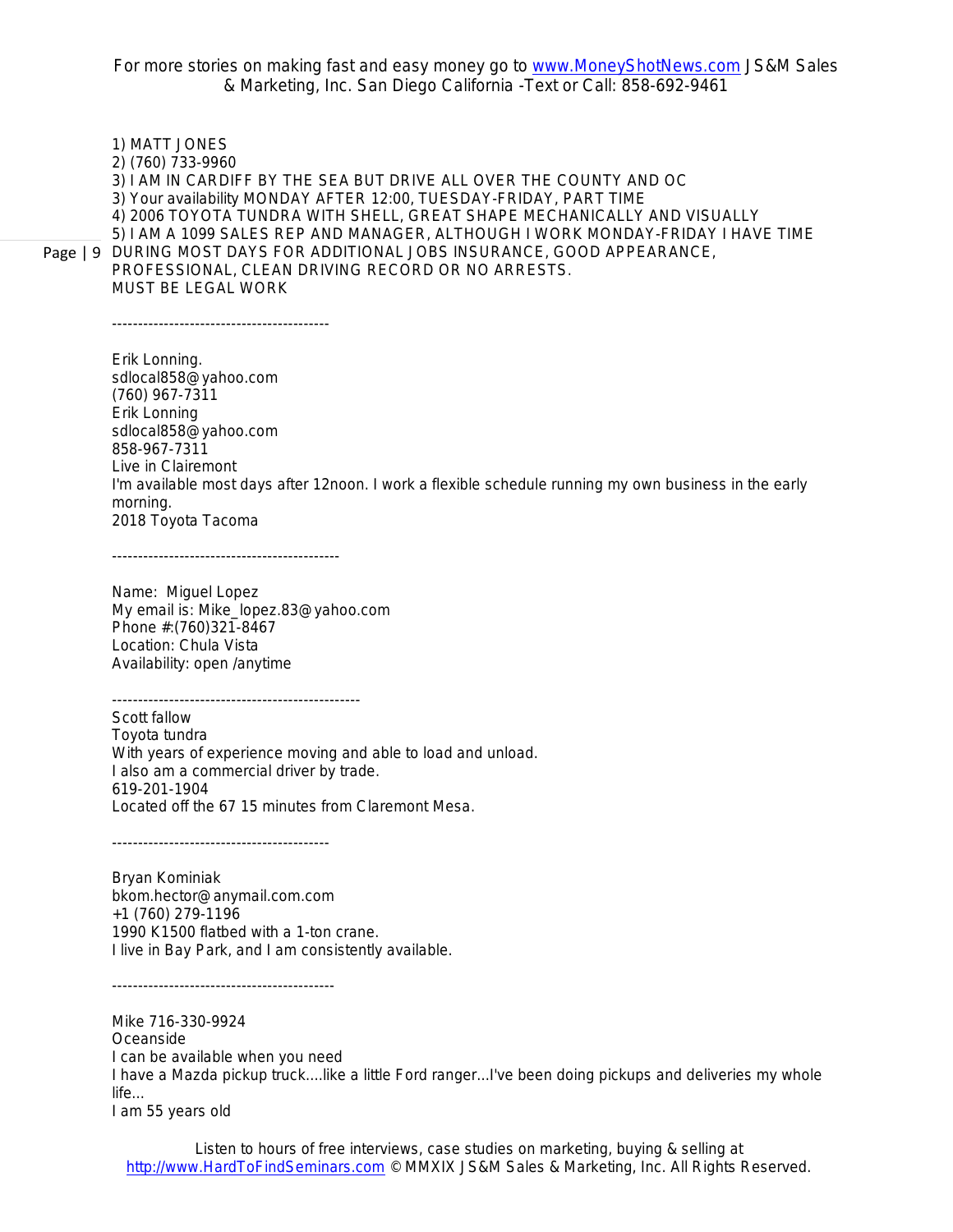*I'm going to DMV to switch my license to California ---------------------------------------------------*

*Julio Trujillo Juliotrujillo31@yahoo.com I live by the 94 and the 15*

Page | 10 *pickup truck*

*Avaialable during the day. I have a night job 5-2. My truck is a 98 Silverado well maintained, have a class b driver license and I'm used to carrying, I have worked for Moving companies. +1 (760) 756-0849*

*--------------------------------------*

*Joseph josephaguilar181@anymail.com.com escondido My number is (760)495-2588 I live in 4258 Copeland Ave San Diego, CA 92105 I'm available anytime at any day my truck model is ford 150 2002 I have insurance and I usually use my truck for construction*

Here's my go-to list for drivers that I typed up into excel. You can email this to your cell phone, and whenever you need the driver to pick up for you fast, you have your available men with trucks. You have their availability, location, and contact information.

Here's what's going to happen as you start to use a few of these drivers. You are going to connect with one or two drivers. They are going to work for a fair price. They are going to be available when you call. They are going to get the job done on time. And you will like them. Then you'll call them back time and time again. So, now you have a driver. You are getting the stuff for free. You don't have to take YOUR time to do pickups, and there is still plenty of margins for you to make your money. Problem solved for a \$7 ad on Craigslist.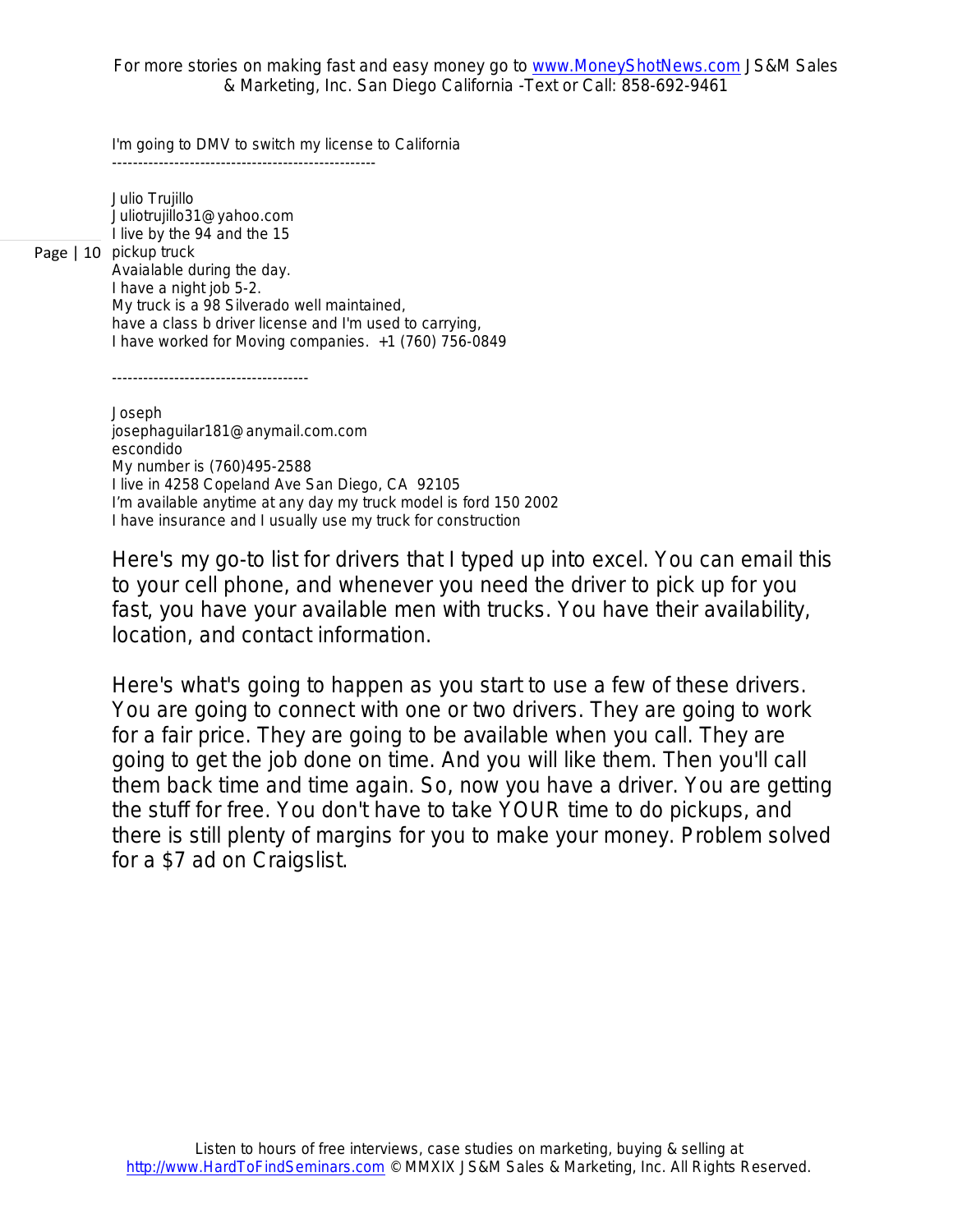|            |                                                                                                                  |                                                                  |                                | Craigslist Responders - Microsoft Excel                                                                                 |                                                                      |                       |                                                                                                                       | m<br>$\equiv$           |                                                                                                                                |                                    |  |  |  |  |
|------------|------------------------------------------------------------------------------------------------------------------|------------------------------------------------------------------|--------------------------------|-------------------------------------------------------------------------------------------------------------------------|----------------------------------------------------------------------|-----------------------|-----------------------------------------------------------------------------------------------------------------------|-------------------------|--------------------------------------------------------------------------------------------------------------------------------|------------------------------------|--|--|--|--|
|            |                                                                                                                  | Formulas<br>Data<br>Review                                       | Add-Ins<br>View                | Acrobat                                                                                                                 |                                                                      |                       |                                                                                                                       |                         |                                                                                                                                |                                    |  |  |  |  |
|            |                                                                                                                  | $A^{\uparrow}$<br>$-10$<br>×.                                    | Wrap Text                      |                                                                                                                         | General<br>15                                                        |                       |                                                                                                                       | ÷                       | Σ AutoSum<br>Fill *                                                                                                            | H                                  |  |  |  |  |
|            |                                                                                                                  | 田                                                                | Fa- Merge & Center<br>æ<br>PE. |                                                                                                                         | $300 - 30$<br>$\%$                                                   | Conditional           | Cell<br>Format<br>Formatting * as Table * Styles *                                                                    | Delete Format<br>Insert | 2 Clear -                                                                                                                      | Sort & Find &<br>Filter * Select * |  |  |  |  |
|            | $\overline{u}$<br>Alignment<br>Font                                                                              |                                                                  |                                | TS.<br>园<br>Number                                                                                                      |                                                                      | Styles<br>Cells       |                                                                                                                       | Editing                 |                                                                                                                                |                                    |  |  |  |  |
|            |                                                                                                                  |                                                                  |                                |                                                                                                                         |                                                                      |                       |                                                                                                                       |                         |                                                                                                                                |                                    |  |  |  |  |
| Page $ 11$ |                                                                                                                  | fx                                                               |                                |                                                                                                                         |                                                                      |                       |                                                                                                                       |                         |                                                                                                                                |                                    |  |  |  |  |
|            | $\overline{A}$                                                                                                   |                                                                  | B                              |                                                                                                                         | c                                                                    |                       | D                                                                                                                     |                         | E                                                                                                                              |                                    |  |  |  |  |
|            | $\mathbf{1}$                                                                                                     | <b>Name</b>                                                      | Phone                          | <b>Email</b>                                                                                                            |                                                                      |                       | <b>Area or Location</b>                                                                                               |                         | <b>Type of Truck</b>                                                                                                           |                                    |  |  |  |  |
|            | $\overline{2}$                                                                                                   |                                                                  |                                |                                                                                                                         |                                                                      |                       |                                                                                                                       |                         |                                                                                                                                |                                    |  |  |  |  |
|            | $\overline{3}$                                                                                                   | Daniel                                                           | 619-359-7684                   |                                                                                                                         | drichards83@yahoo.com                                                |                       | Claremont                                                                                                             |                         | 2003 Ford F150 with a locking shell and rack                                                                                   |                                    |  |  |  |  |
|            | <b>Keith Woerle</b><br>4<br>619-530-2317<br>5<br><b>Hector Arellano</b><br>562-313-8278                          |                                                                  |                                | kcranch@cox.net                                                                                                         |                                                                      |                       | Alpine<br><b>El Cajon</b>                                                                                             |                         | 2016 Ram 1500 short bed<br>1998 Nissan Frontier                                                                                |                                    |  |  |  |  |
|            |                                                                                                                  |                                                                  | hectorcarellano@msn.com        |                                                                                                                         |                                                                      |                       |                                                                                                                       |                         |                                                                                                                                |                                    |  |  |  |  |
|            | 6                                                                                                                | Steve                                                            | 781-710-3434                   | sk42597@msn.com                                                                                                         |                                                                      |                       |                                                                                                                       |                         | Full size Ford F-150 super-cab                                                                                                 |                                    |  |  |  |  |
| 7          |                                                                                                                  | Jim                                                              | 619-402-4326                   | jim ward619@yahoo.com                                                                                                   |                                                                      |                       |                                                                                                                       |                         | 2011 Ford Ranger                                                                                                               |                                    |  |  |  |  |
|            | 8<br>lan Jang<br>9<br>Joshua Moore<br>10<br><b>Christopher McRae</b>                                             |                                                                  | 408-702-5449                   | ianjang@gmail.com<br>sumojosh@gmail.com<br>cardiffchris1@gmail.com<br>baum.jamesbaum@gmail.com<br>bobywoodall@gmail.com |                                                                      |                       | Kearny Mesa/Spectrum area<br>La Jolla, UCSD area<br>Claremont<br><b>Spring Valley</b><br><b>East County San Diego</b> |                         | Black Ford F-150<br>Ford F-150, 5 1/2' bed 5<br>I have a 2003 F150 shorted with tarp cover.<br>Nissan titan 2018<br>Chevy 1500 |                                    |  |  |  |  |
|            |                                                                                                                  |                                                                  | 702-592-3269                   |                                                                                                                         |                                                                      |                       |                                                                                                                       |                         |                                                                                                                                |                                    |  |  |  |  |
|            |                                                                                                                  |                                                                  | 619 504 5518                   |                                                                                                                         |                                                                      |                       |                                                                                                                       |                         |                                                                                                                                |                                    |  |  |  |  |
|            |                                                                                                                  | 11 James Baum<br>858-729-3650<br>12 Boby Woodall<br>619-729-3855 |                                |                                                                                                                         |                                                                      |                       |                                                                                                                       |                         |                                                                                                                                |                                    |  |  |  |  |
|            |                                                                                                                  |                                                                  |                                |                                                                                                                         |                                                                      |                       |                                                                                                                       |                         |                                                                                                                                |                                    |  |  |  |  |
|            | <b>Miguel Trujillo</b><br>619-538-5464<br>13<br>14 MATT JONES<br>619-733-9960<br>15 Erik Lonning<br>858-967-7311 |                                                                  | miggsog93@gmail.com            |                                                                                                                         |                                                                      | San Diego Chula Vista |                                                                                                                       | 2018 Toyota Tacoma      |                                                                                                                                |                                    |  |  |  |  |
|            |                                                                                                                  |                                                                  |                                | sdlocal858@yahoo.com                                                                                                    |                                                                      |                       | <b>CARDIFF BY THE SEA</b><br>Claremont                                                                                |                         | 2006 TOYOTA TUNDRA WITH SHELL<br>2018 Toyota Tacoma                                                                            |                                    |  |  |  |  |
|            |                                                                                                                  |                                                                  |                                |                                                                                                                         |                                                                      |                       |                                                                                                                       |                         |                                                                                                                                |                                    |  |  |  |  |
|            |                                                                                                                  | 16 Miguel Lopez<br>619-321-8467                                  |                                |                                                                                                                         | Mike lopez.83@yahoo.com                                              |                       | Chula Vista                                                                                                           |                         |                                                                                                                                |                                    |  |  |  |  |
|            | 17 Scott Fallow<br>619-201-1904                                                                                  |                                                                  |                                |                                                                                                                         | Located off the 67 15 minutes from (Toyota Tundra<br><b>Bay Park</b> |                       | 1990 K1500 flatbed with a 1 ton crane                                                                                 |                         |                                                                                                                                |                                    |  |  |  |  |
|            | 18 Bryan Kominiak<br>619-279-1196                                                                                |                                                                  |                                | bkom.hector@gmail.com                                                                                                   |                                                                      |                       |                                                                                                                       |                         |                                                                                                                                |                                    |  |  |  |  |
|            |                                                                                                                  | 19 Mike                                                          | 716-330-9924                   |                                                                                                                         |                                                                      |                       | Oceanside                                                                                                             |                         | Mazda pickup trucklike a little Ford ranger                                                                                    |                                    |  |  |  |  |
|            | 20 Julio Trujillo                                                                                                |                                                                  | 619-756-0849                   | Juliotrujillo31@yahoo.com                                                                                               |                                                                      |                       | I live by the 94 and the 15                                                                                           |                         | 98 Silverado                                                                                                                   |                                    |  |  |  |  |

### **2. Don't have the space to put all of this stuff**

Most of us have more space than we think. But, if you have no space, you'll need to get creative. Here are a few ideas. First, you can ask a friend or family member if you can borrow the corner of a room or the garage or the basement for a short time. Let them know it's only for 30 days and offer to pay them out of commission. Your storage space must be close to you. You'll have people who want to come and look at your stuff, and you need to be able to meet them without having to drive too far. You'll need access to the storage also. Paid storage units offer the first month for free. You can look online for deals and rent a place to get started. You can place an add on Nextdoor.com in your area and offer to pay \$30 per month to store some of your stuff in their garage. Or you can pay one of your neighbors to use some extra space behind their house, on the side of their house, or in another unused room in their house.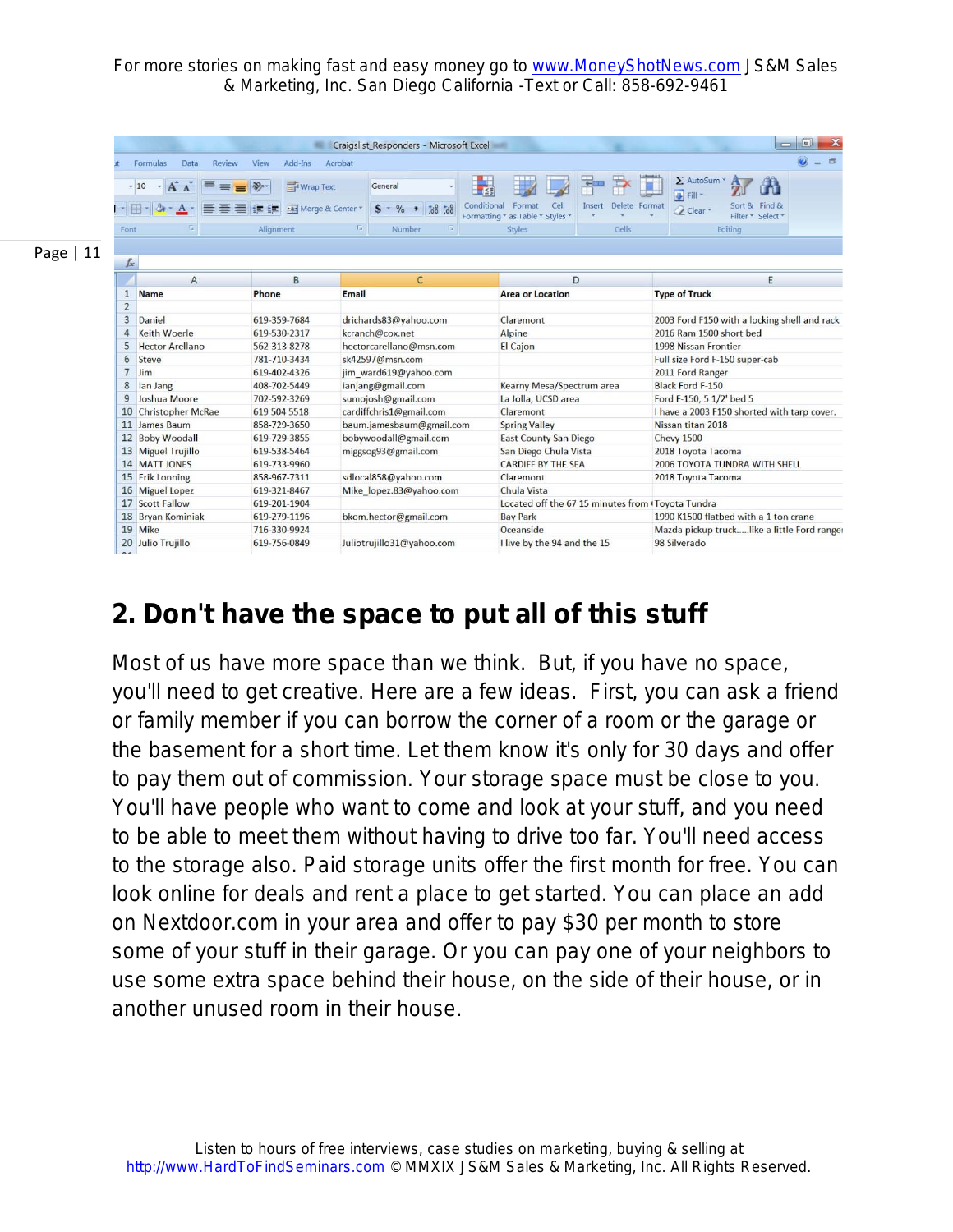Contact some of the local businesses, churches, or commercial renters in your area and ask if they have some extra space you can use to store some of your stuff.

Page | 12 Place and add and offer to share the expense for someone who is paying for a storage area. I understand this makes things a little more expensive and more of a hassle at first, but you'll need a place to put your stuff, and making an effort will be worth it in the long run.

> Your other option is to sell from your seller's location. You will see many examples of how I have done this in the Money Shot News recent finds section.

You can ask the seller to hold the item while you advertise and sell it. You'll have access to an option's agreement within your membership to cement a deal.

### **3. Don't have internet access or a smartphone**

If you are cut off from the internet and don't have a phone, this is going to make things slower for you but all is not in ashes. Go to your local public library. Walk into a hotel lobby and use their free guest computers. You can hire a teenager to be your internet eyes and ears for you and pay him a commission for him helping you. Ask a friend or family member to give you a hand. If you have the will, you will find many ways. Stop making excuses. Make your dreams happen.

### **4. Don't have time; I am at work all day**

Hire a local project manager on Craigslist.com or [Upwork.com.](http://www.upwork.com/) What you can do is list an ad and offer to pay someone on commission to do all of the findings, searching, emailing, texting, calling, scheduling of drivers, delivering, and posting your items for you. All you need is one person working from home part-time.

And with a moderate amount of effort, you can both make money. Plus, if you're at work, there is still an opportunity for you to look online for free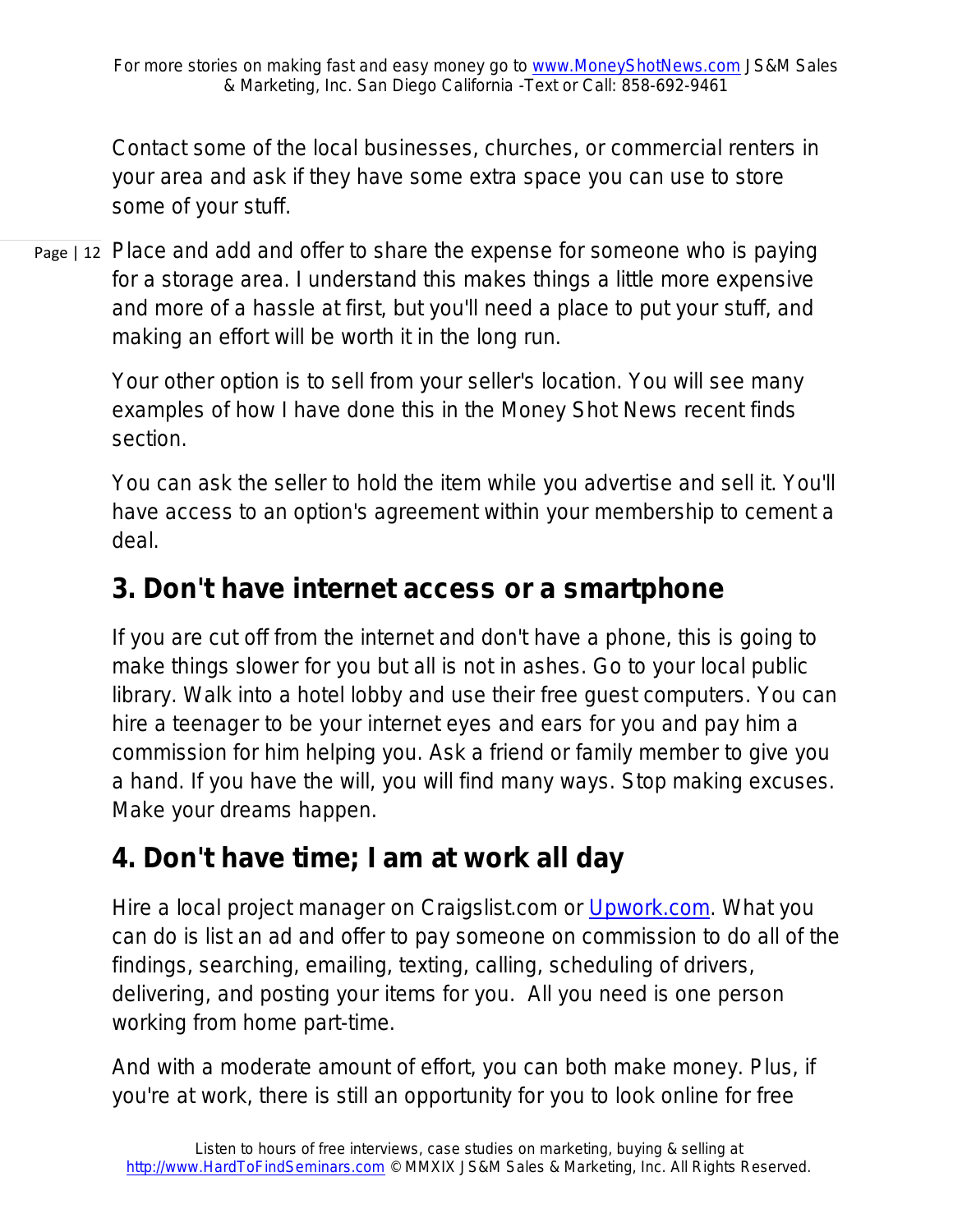stuff and to text your drivers to do the pickup for you. Seriously, how long does it take to send a text?

Here's an excellent example of and add.

Page | 13 *Office Assistant Wanted Work from Home*

> *Office assistant to work 1-2 hours per day from home. Must have a smartphone, internet access, good communication skills, and be able to text and email. \$12 Per Hour Plus Commission. Call Mike 858-692-9461*

## **5. You Don't Have Anything to Sell**

I have shown you how to find free items that you can pick up or have a driver pick them up for you. You don't need to own anything to get started. Again, begin using the methods I have shown you to find free items. You'll want to look for open items on Craiglist.com, Offerup.com, letgo.com, and nextdoor.com. If you simply search on each of these sites, they will give you more free things to sell than you can imagine.

If that does not work, go to family and friends and ask them if they need help with anything they want to sell. You tell them you will do all of the work. You will come over and take photos of the items.

You will get them all listed online. You will communicate with all the people. And once you sell the item, you'll split the profits 50/50 percent, or 60/40 percent, or 70/30 percent. There are no rules. Because you are doing ALL of the work, you should make the most money.

And don't worry, your sellers will be thrilled. This one idea alone can keep you busy full-time making cash. What happens next is that they start telling their friends, and you become the go-to guy or gal to get stuff sold. Don't believe it? Try it and see. I have this neighbor named Rustle, who keeps bringing me all his stuff to sell for a 50/50 percent split. It's a beautiful arrangement.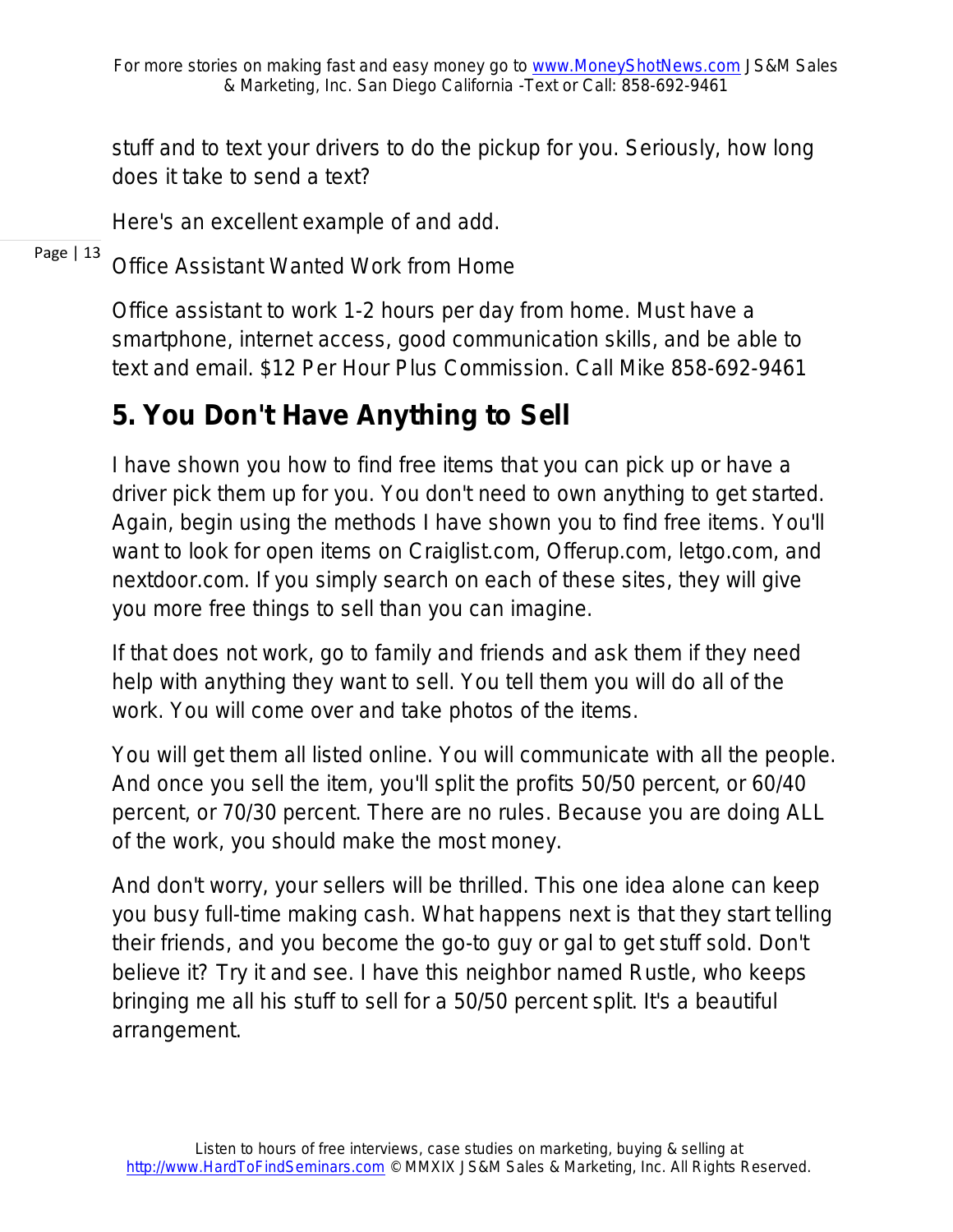### **LISTING and ADVERTISING and RELISTING**

Page | 14 COMpetition. I am not going to go into the mechanics of listing your items, but I do want to share some photographs and listing tips to help you outsell your

Listing items for sale comes down to two things.

1. The DESCRIPTION of your item and the PICTURES. Let's start with a few essential tips for the item listing description. When selling online, you must understand others are selling competing products.

And your buyer only has the information you write out in the listing to determine if he or she wants to invest their time to contact you, drive out to see what you have for sale and to decide to give you their hard-earned money.

Here's why you can't persuade them to pick your listing over every other listing. It's easy! Why? Because your completion is LAZY.

# **Special Offer from Michael Senoff**

I would like to make you a onetime offer.

I understand that getting started with something new can be nervewracking.

There are certain people out there who need a coach. They want an expert to run ideas by and want one on one help in growing their business.

I would like to offer this help to you.

Enjoy one full year of personal one to one coaching from me, Michael Senoff for a onetime fee of \$1997.

You will have my cell phone number in hand and can call me for my undivided attention to ask any questions by phone Monday through Friday.

Anything you need, and I will be in your corner to help.